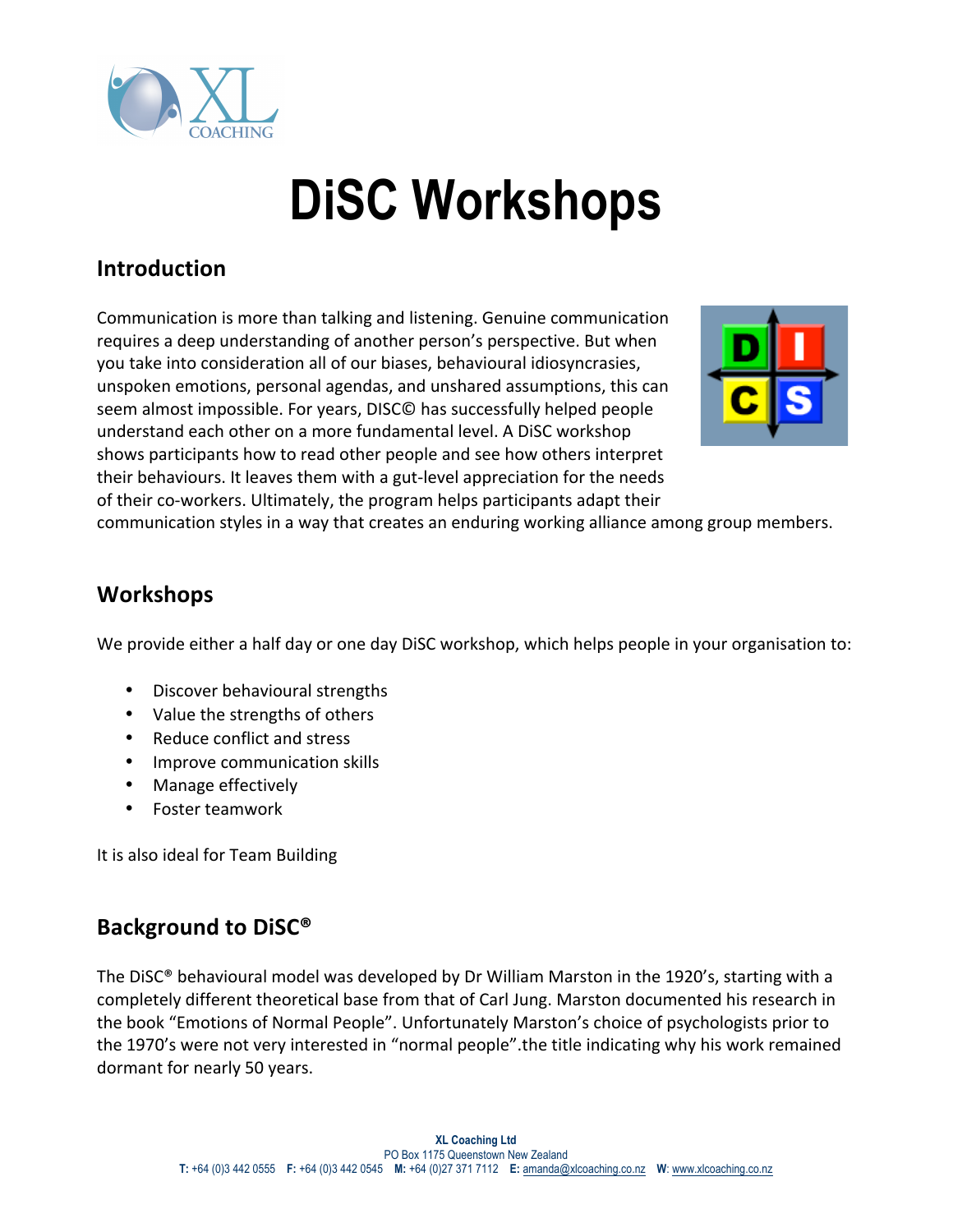

Marston's theory was that people behave the way they do because of their perception of the environment... and then respond accordingly. He identified two primary factors that determine your behaviour. Firstly, do you perceive the environment as favourable and supportive, or as unfavourable and antagonistic? Secondly, do you perceive yourself as more powerful or less powerful than the environment? Based on your perception of these two factors in a given environment, you will tend to respond with behaviours that effectively deal with that situation.

For example, if you are meeting with a group of friends for lunch, you are likely to behave in a relaxed, open and friendly way. But if you are going into a business meeting where you are expecting some confrontation, you will more likely be on guard, feeling a bit tense, and may "play" your cards close to the chest."

What this means is that in different environments you may respond with completely different behaviours. This is a significantly different approach to behavioural measurement from that of measuring a person's psychological type or personality. The Personal Profile System is not designed to do that!

## **On-Line DiSC Assessment (Optional)**

Each person can take the DiSC Assessment on-line, which provides a more detailed report. This also maximises team-building time.

#### **How DiSC can help you**

Because the DiSC® Classic measures behaviours used in response to the environment, it is an ideal tool for making people aware of their behaviours in a non-threatening way and allowing them to identify for themselves when there is a need to adapt their behaviours.

It also makes it a very appropriate tool to use in the work environment.

When you measure an employee's psychological type, what can you do with that? You can't ask them to change "who they are"!

But as an employer you do have the right to ask an employee to change their behaviours in order to be more appropriate or effective. In fact isn't that the goal of all your training programs?

People are more likely to successfully adapt their behaviours when they understand how they are currently behaving and in what way they need to adapt to be more effective.